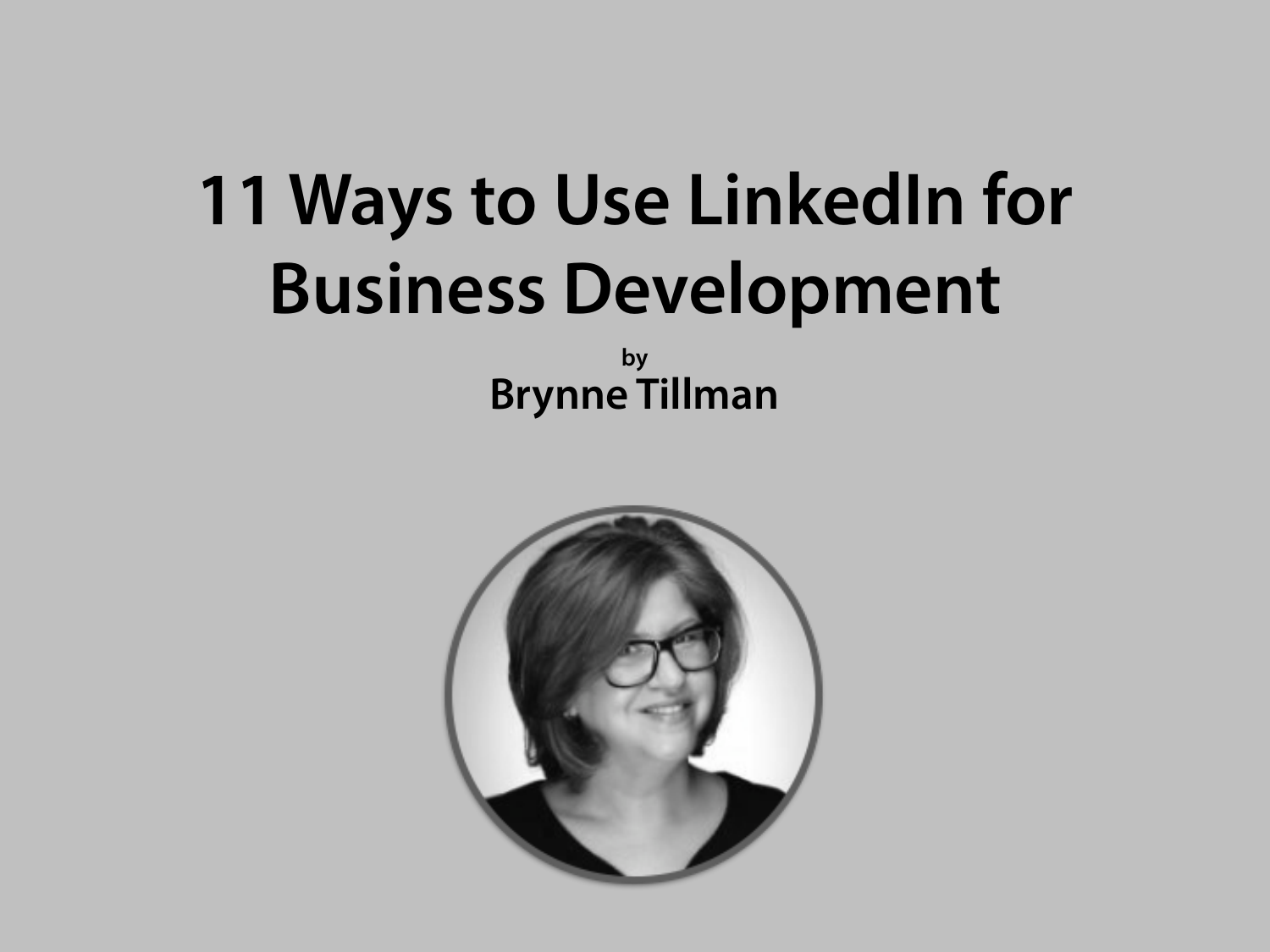### **1. Convert Your Profle From a Resume to a Resource**

Create a Buyer-Centric Profile That Attracts, Teaches and Engages Your Prospects.

- Convert your headline from your job title to your value proposition
- Write your summary in a way that offers insights to your prospects
- Design your job description around how you help your clients not years in business or daily responsibilities
- Add case studies and link publications that can add credibility

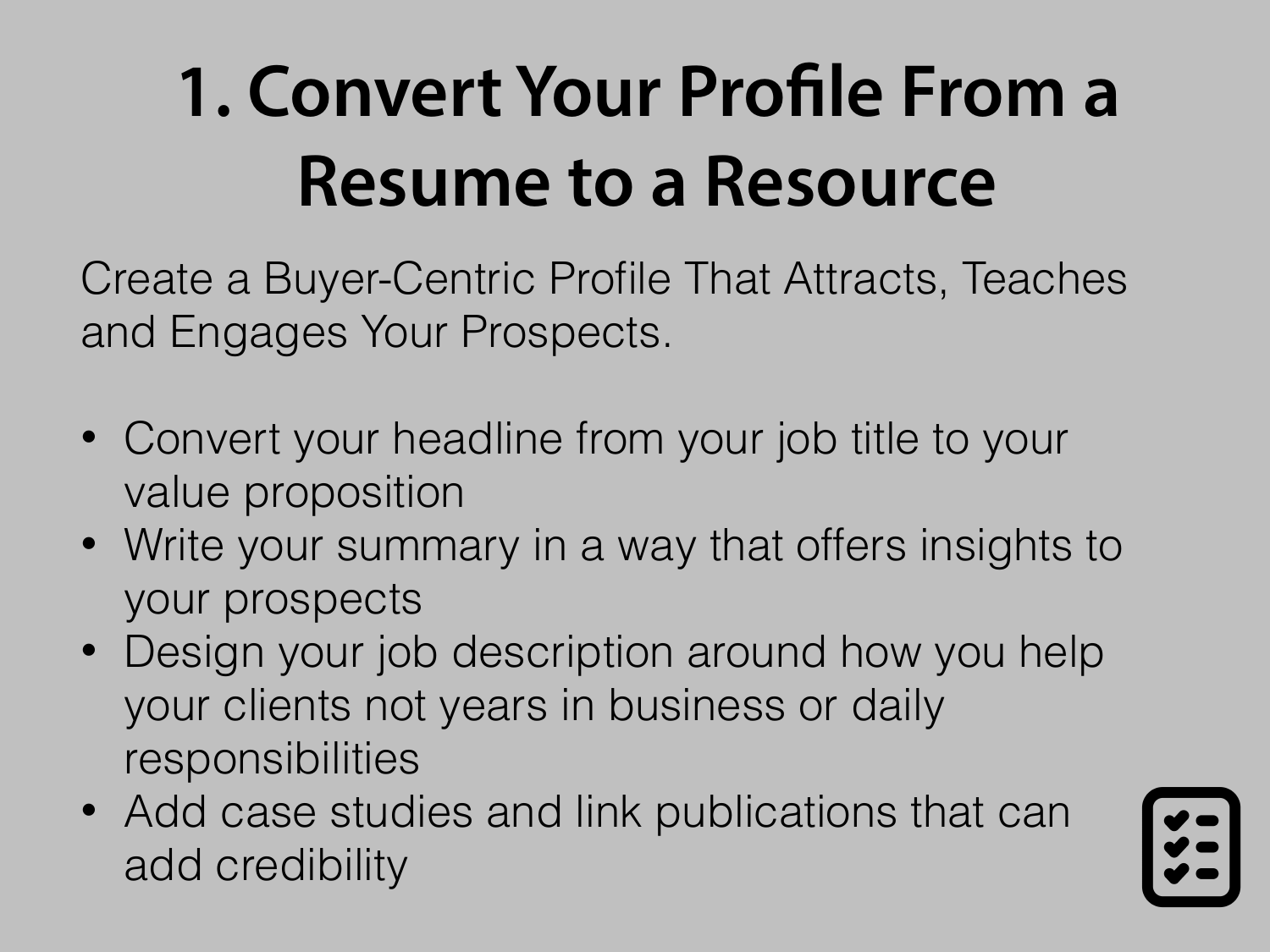### **2. Drive Traffic to Your Profle**

Once you have a buyer-centric profile, it is vital that you get people visiting it.

- Visit profiles of ideal prospects, they will often look back
- Add a link to connect with you on your email signature
- Engage on your prospects LinkedIn activity
- Add your LinkedIn URL to your business card

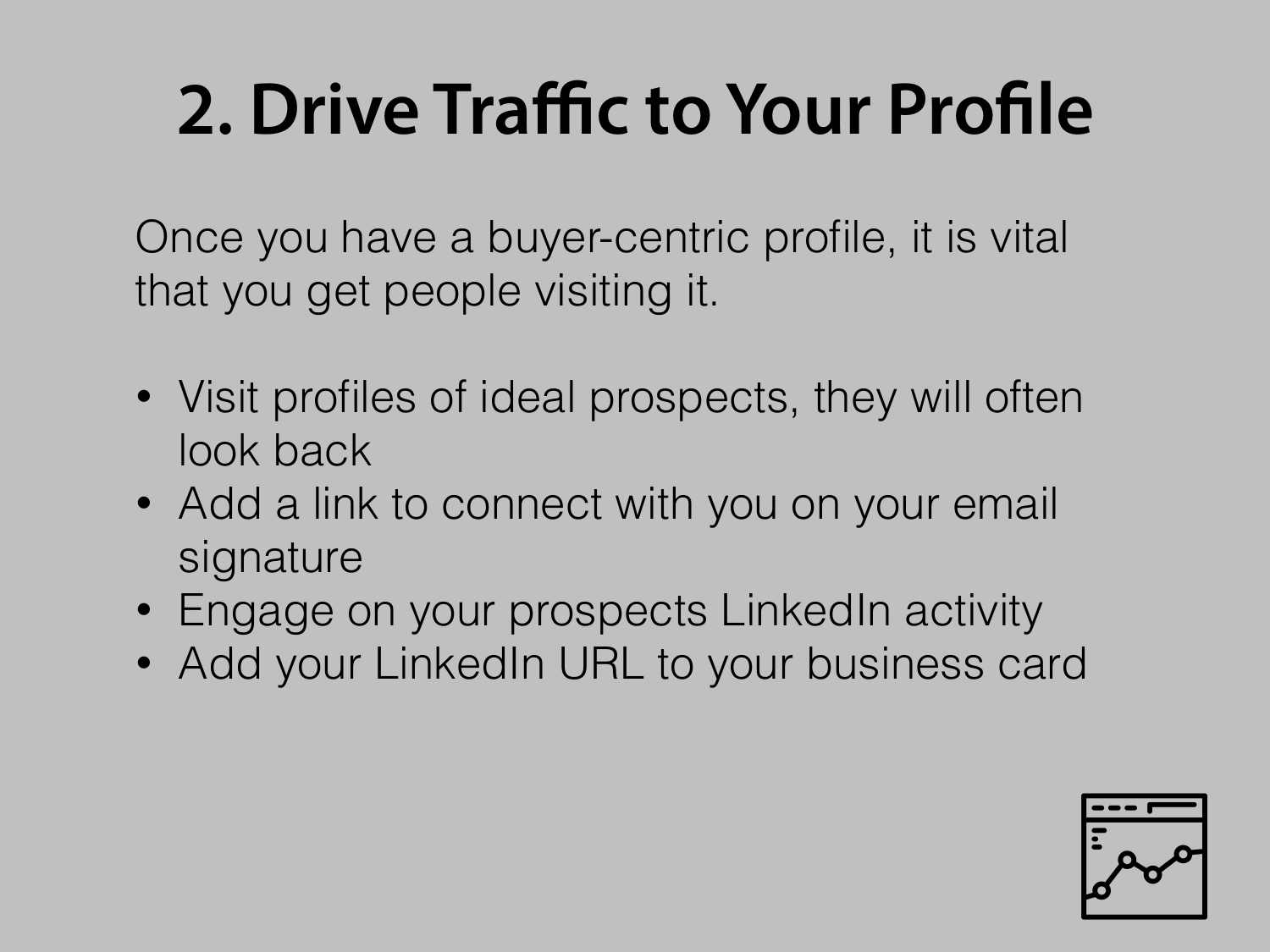#### **3. Connect with Everyone You Meet and Speak with**

If you have a phone conversation, sales meeting or simply meet someone at a networking make sure you follow up with a connection request.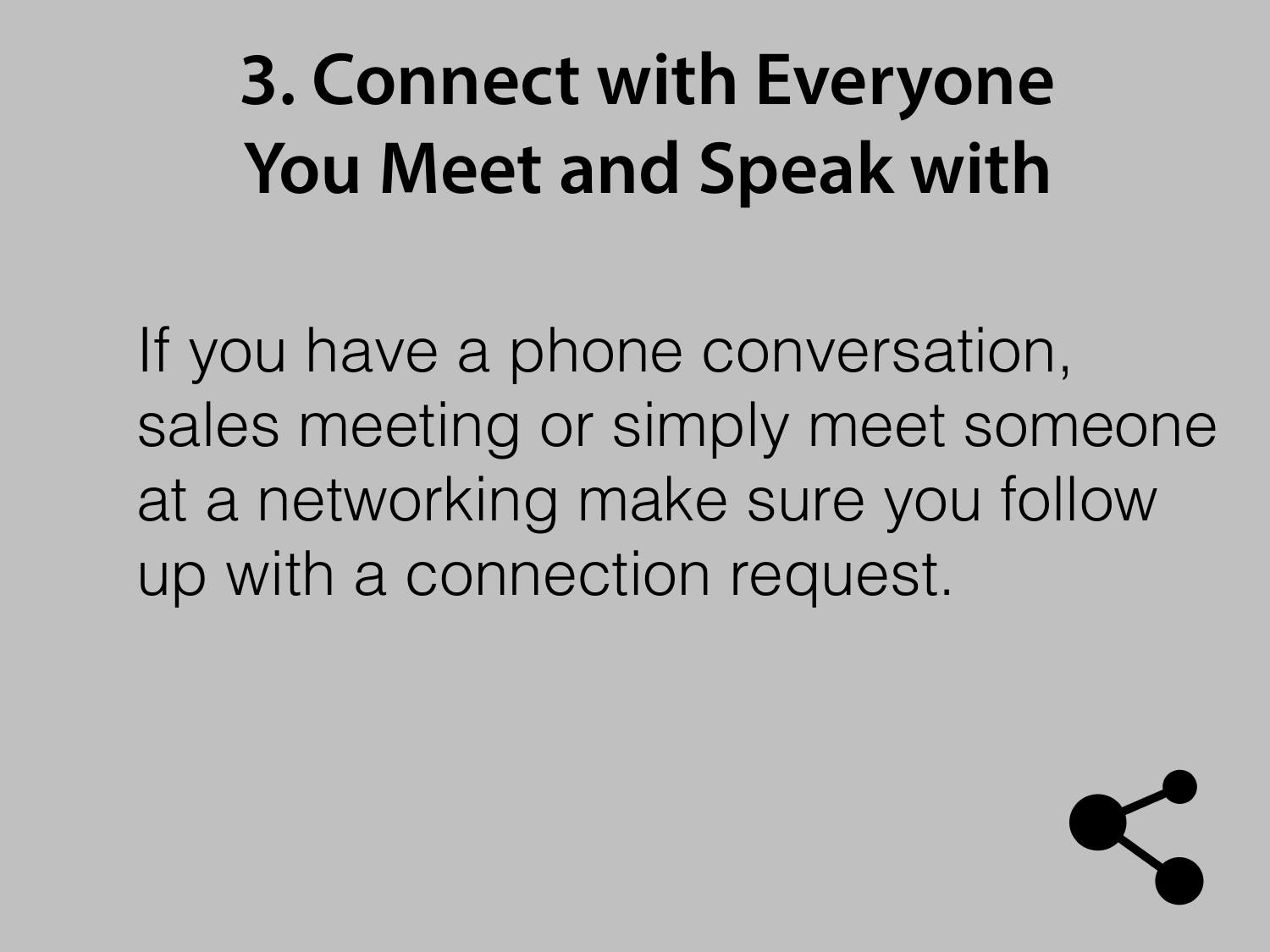### **4. Engage on Your Newsfeed**

Your connections are sharing content every single day with the purpose of getting engagement. Look through your news feed and like, comment and share on updates from your targeted buyers and stakeholders.

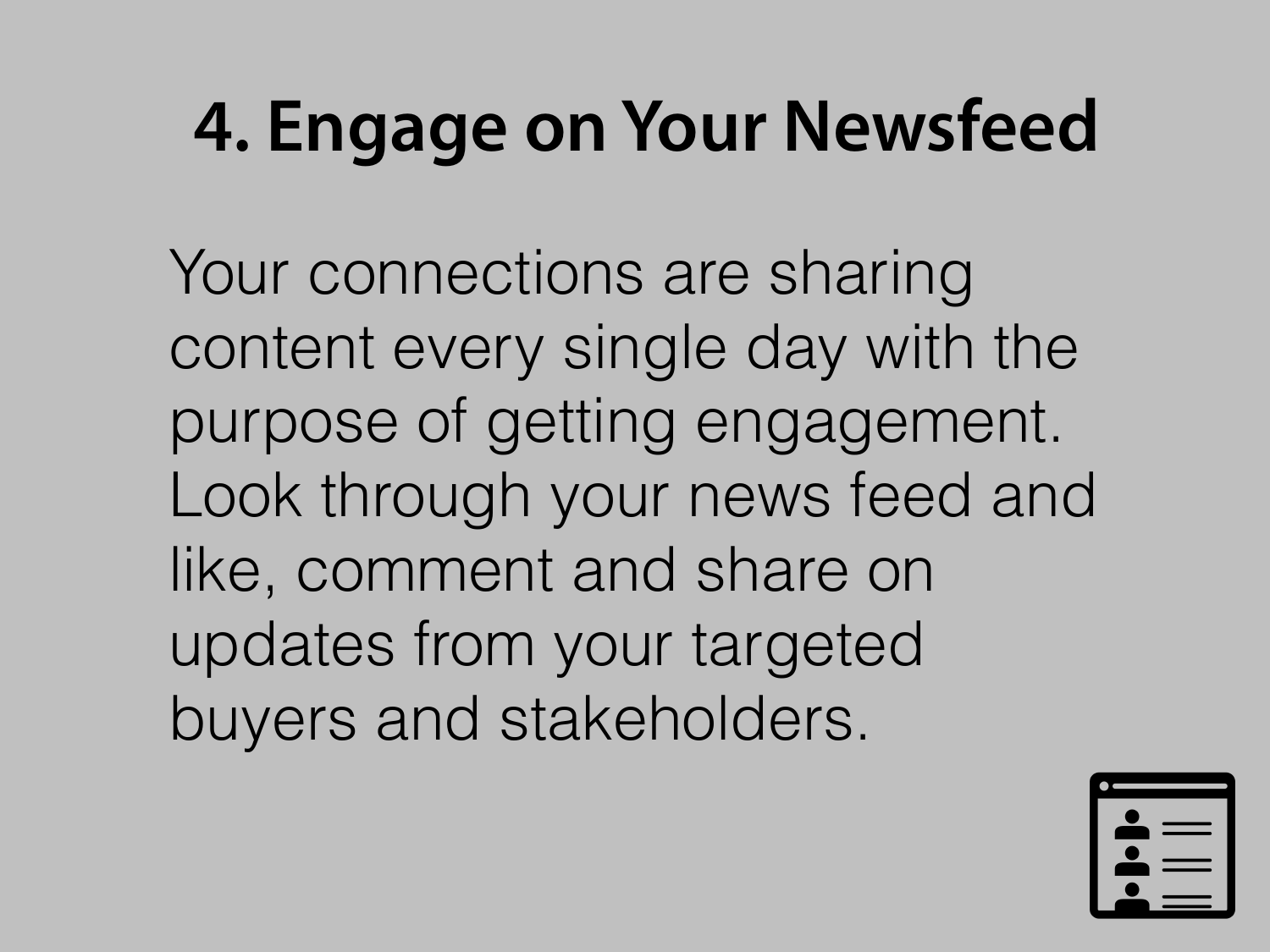#### **5. Create Search Strings**

Finding your buyers on LinkedIn is the core of effective social selling, so be sure to create search strings that help build the right lists. Develop a search string that best matches the criteria of your targeted market. The elements to the search string are:

**OR**- Marketing OR Sales - This combination will perform an all encompassing search that includes all LinkedIn profiles that has the keywords Marketing or Sales.

**AND** - Marketing AND Sales - Is much more limiting as the profile must include both terms marketing and sales.

**NOT** - Marketing NOT Sales - Will deliver a search of profiles that include the word marketing and not the word sales.

**" "** - "Vice President Marketing" - Is used when there is more than one word it the title or phrase.

**( )** - Is used to group phrases together. ("Vice President" OR Director) AND (Marketing OR Sales) will bring up a search of all Directors and VPs that are in Sales or Marketing.

Paste this search in the search bar and click on the People tab to see a list of prospects.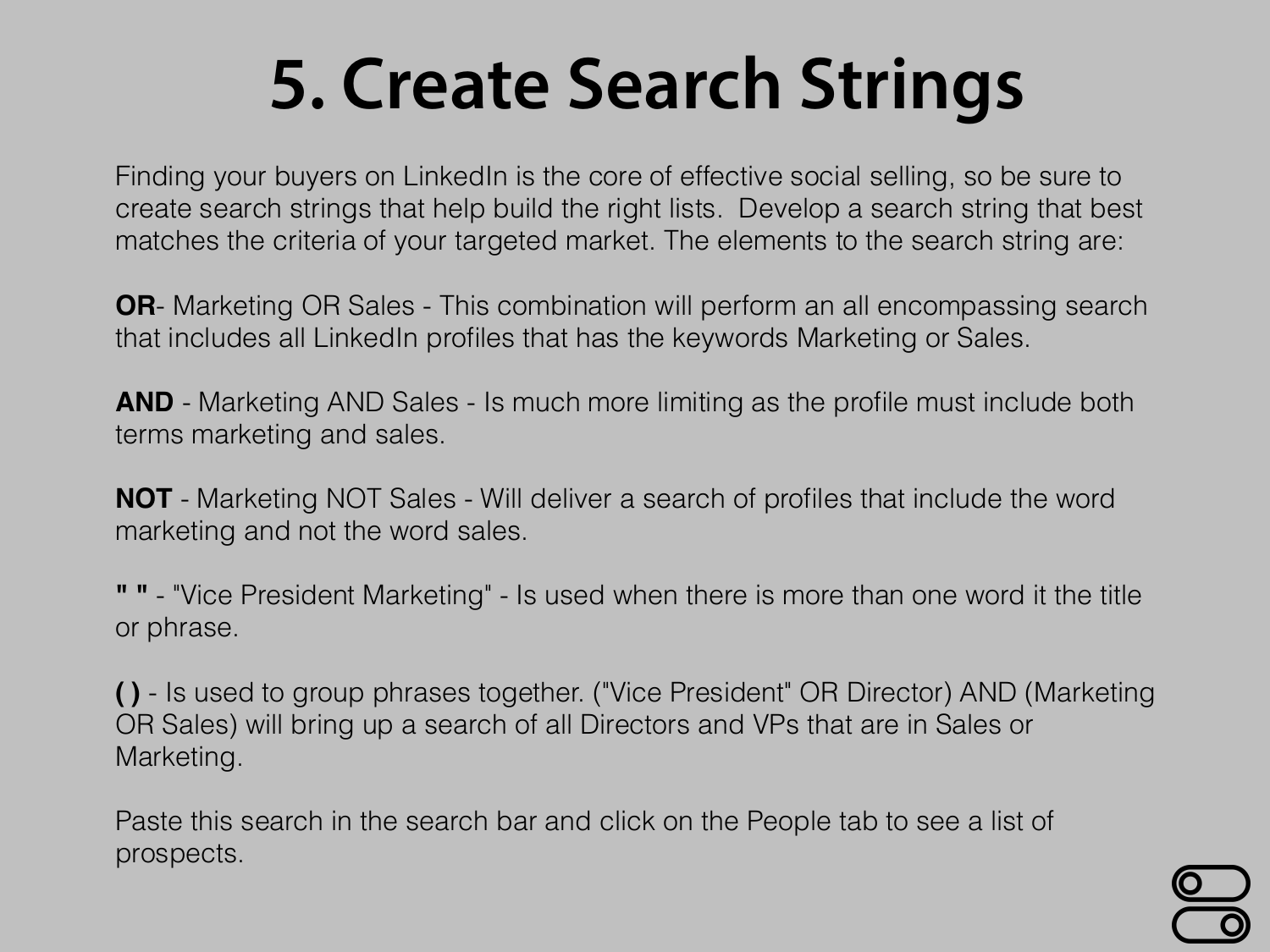#### **6. Send Welcome Messages**

When you connect with a new person on LinkedIn, don't ignore them send a welcome message that offers value.

Here is mine:

NAME,

Thanks so much for adding me to your network. I am not sure if you are using LinkedIn for sales, but if you do I would like to share with [you 11 Ways to Use LinkedIn for Business Development http://bit.ly/](http://bit.ly/2mxHNZL) 2mxHNZL.

I also had a chance to visit your profile and thought it could be mutually beneficial to set up a brief introductory call to explore ways we might be able to work together. If you are open, here is a link to my calendar, [ScheduleaCallwithBrynne.com](http://ScheduleaCallwithBrynne.com), please pick a time that works best for you.

Good Networking, Brynne Tillman 215.499.0499

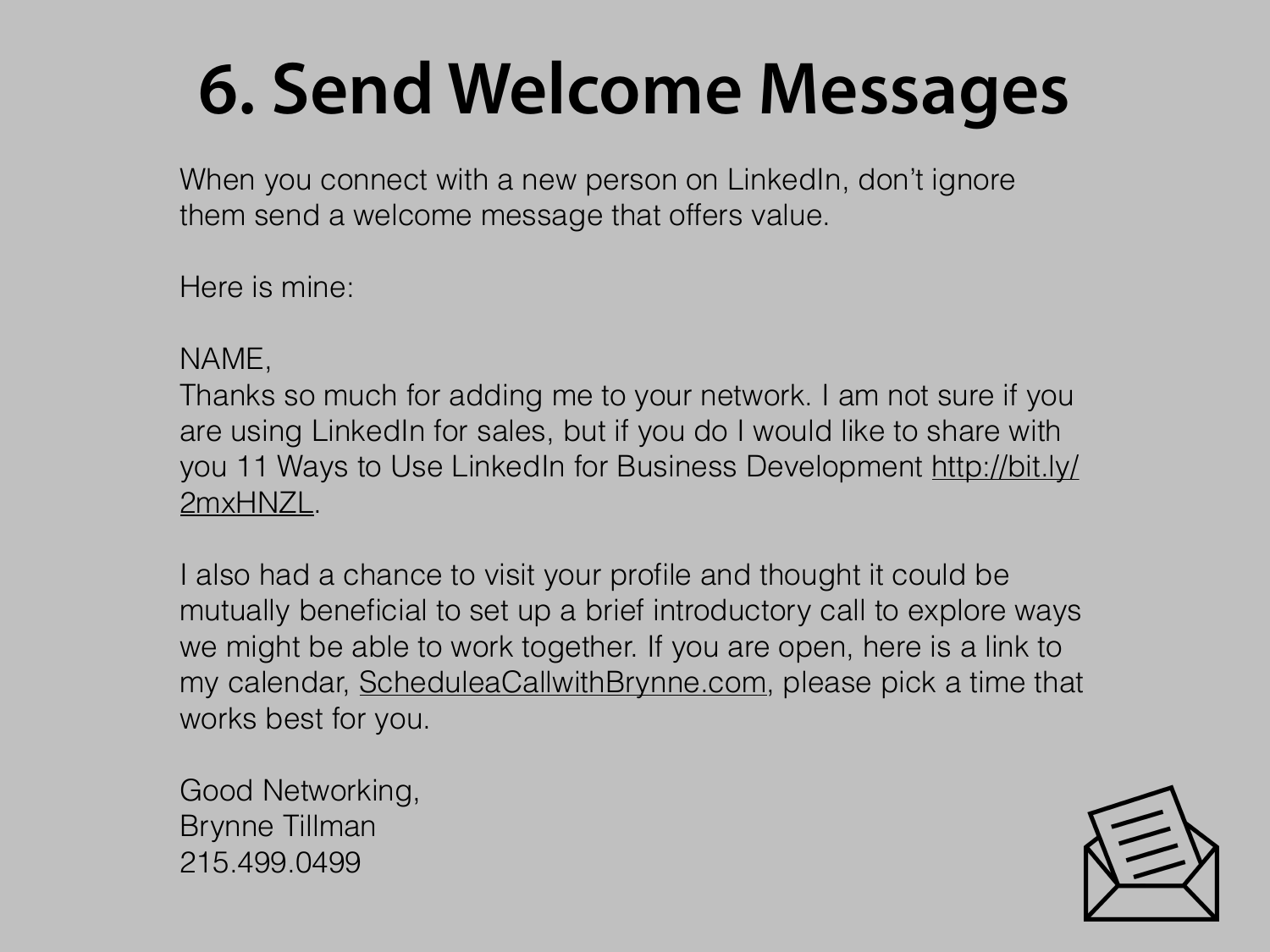#### **7. Engage on Who's Viewed Your Profle**

This is a great opportunity to see who is thinking about you. Don't ignore the people that you'd like to chat with! Reach out with a message to a 1st degree connection or a connection request to someone you aren't connected to yet.

Here is mine:

NAME,

Thanks for visiting my profile, I had a chance to look at yours and thought it might make sense for us to connect. Brynne

Make sure you send them the welcome message once they connect!

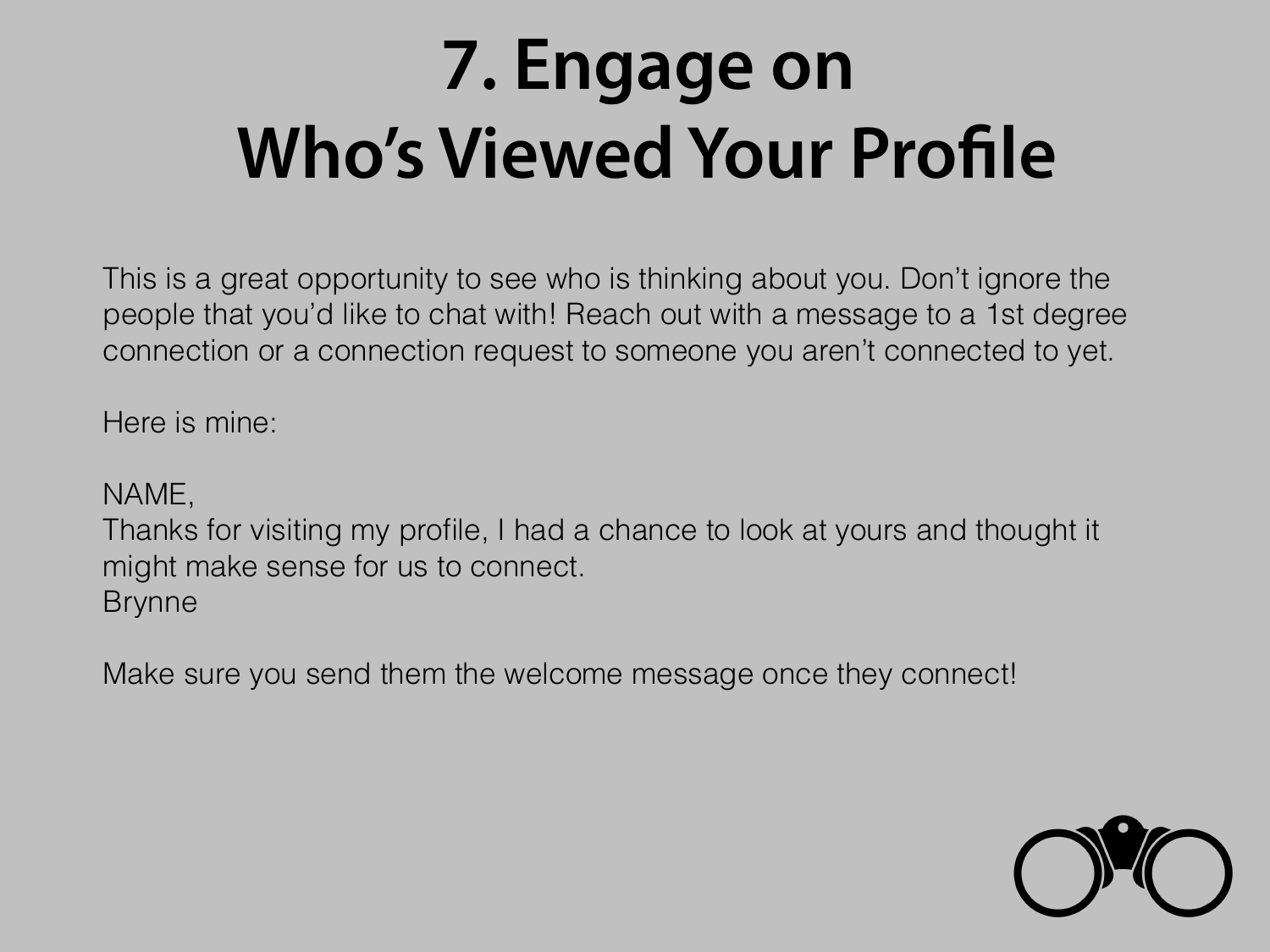## **8. Engage with Your Notifcations**

Much of your network is up to shows up in your notifications. When they engage with your content, have a birthday, change jobs or are mentioned in the news, it will show up here. Make sure you visit your notifications daily and stay in front of your connections so you stay top of mind.

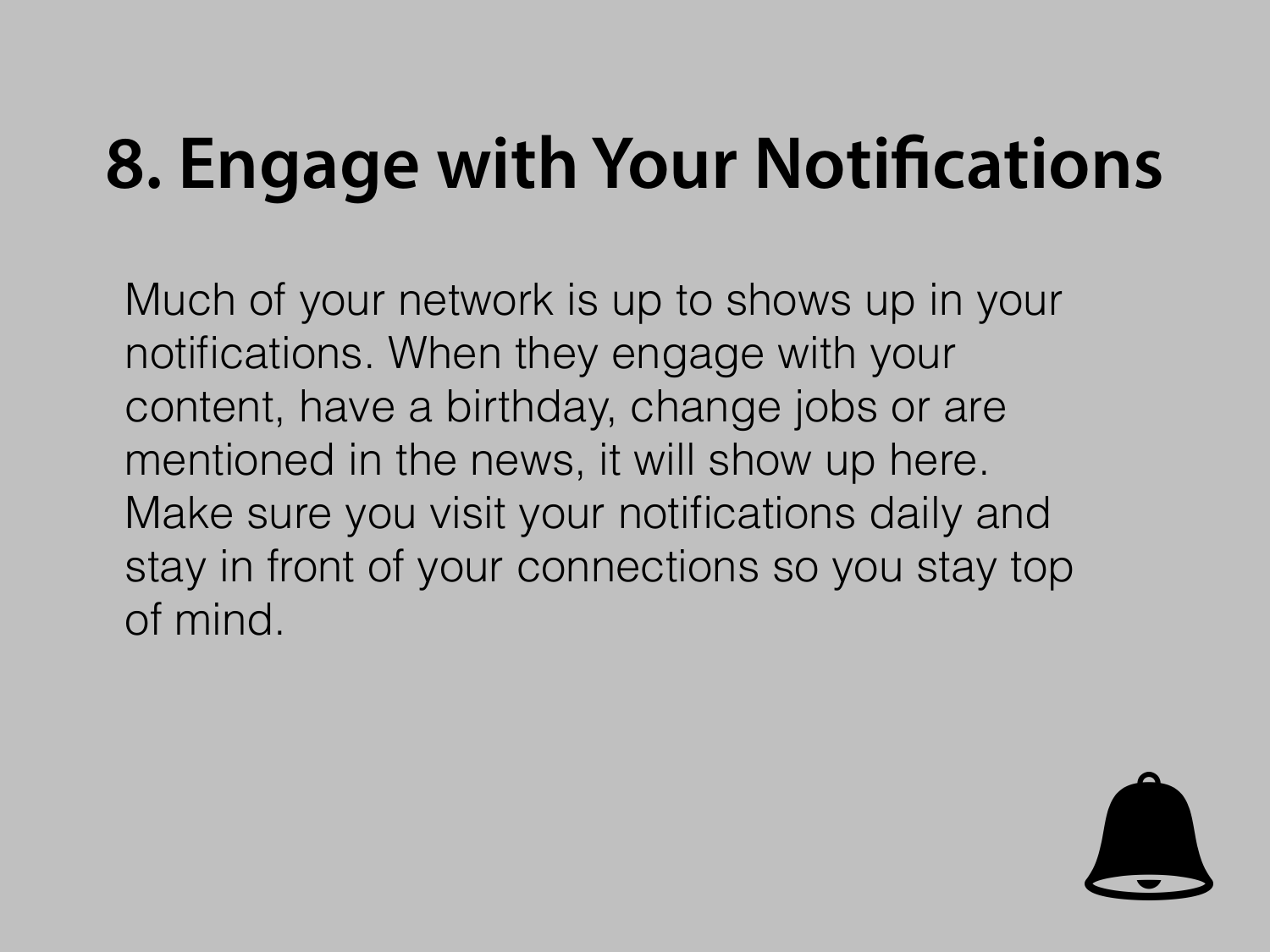### **9. Join and Engage with Groups**

By joining relevant groups, you can join conversations around industry trends and hot topics. Consider asking questions and starting conversations that attract your targeted buyers.

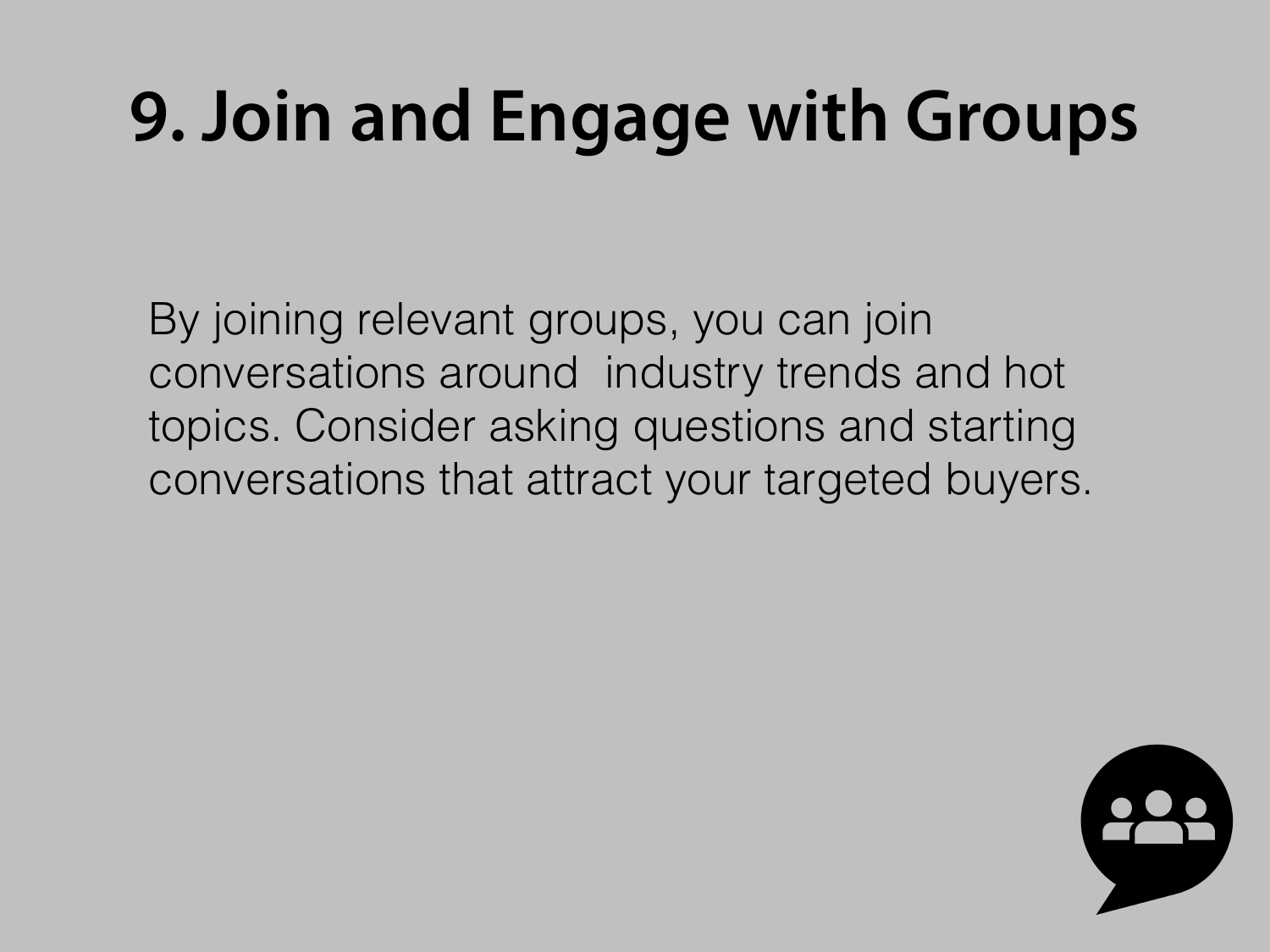### **10. Write LinkedIn Blog Posts**

Original content helps to build your reputation as a thought leader and subject matter expert. Write about challenges and insights that can help your readers even if they never speak with you. There are many ways to get content ideas including:

- Any time you answer a client question
- Interview blogs with clients and industry experts
- **Checklists**
- Industry trends
- Book reviews or lists

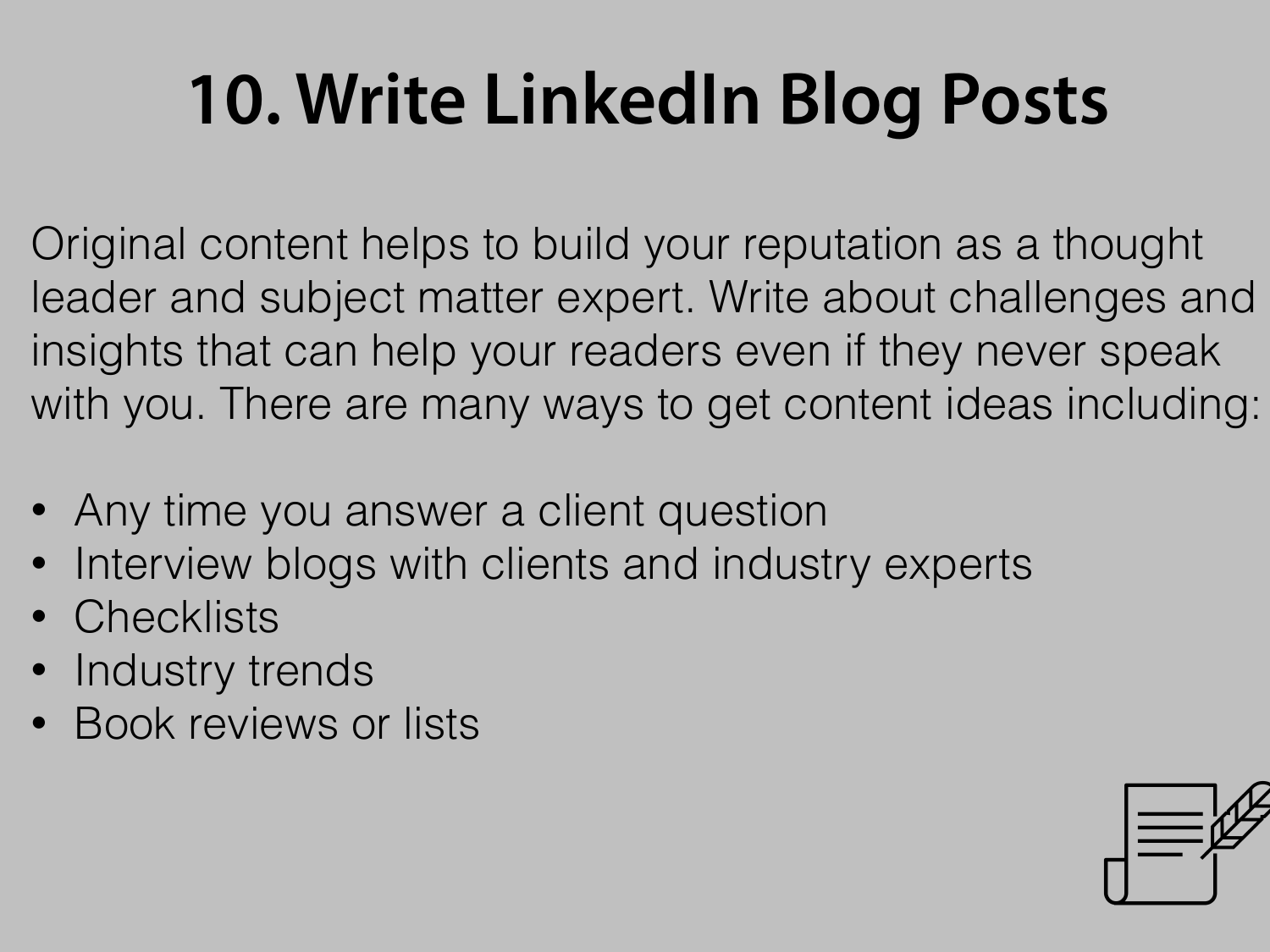# **11. Company Pages**

Most professionals connect to their company page on LinkedIn. This allows us to search and filter company pages to find the right decision makers, influencers and stakeholders in a specific account. By using your search string and choosing a specific company in the search filters on the right hand side, you can identify exactly who in a company you want to connect to. You can even see if you have any shared connections that can help you get an warm introduction.

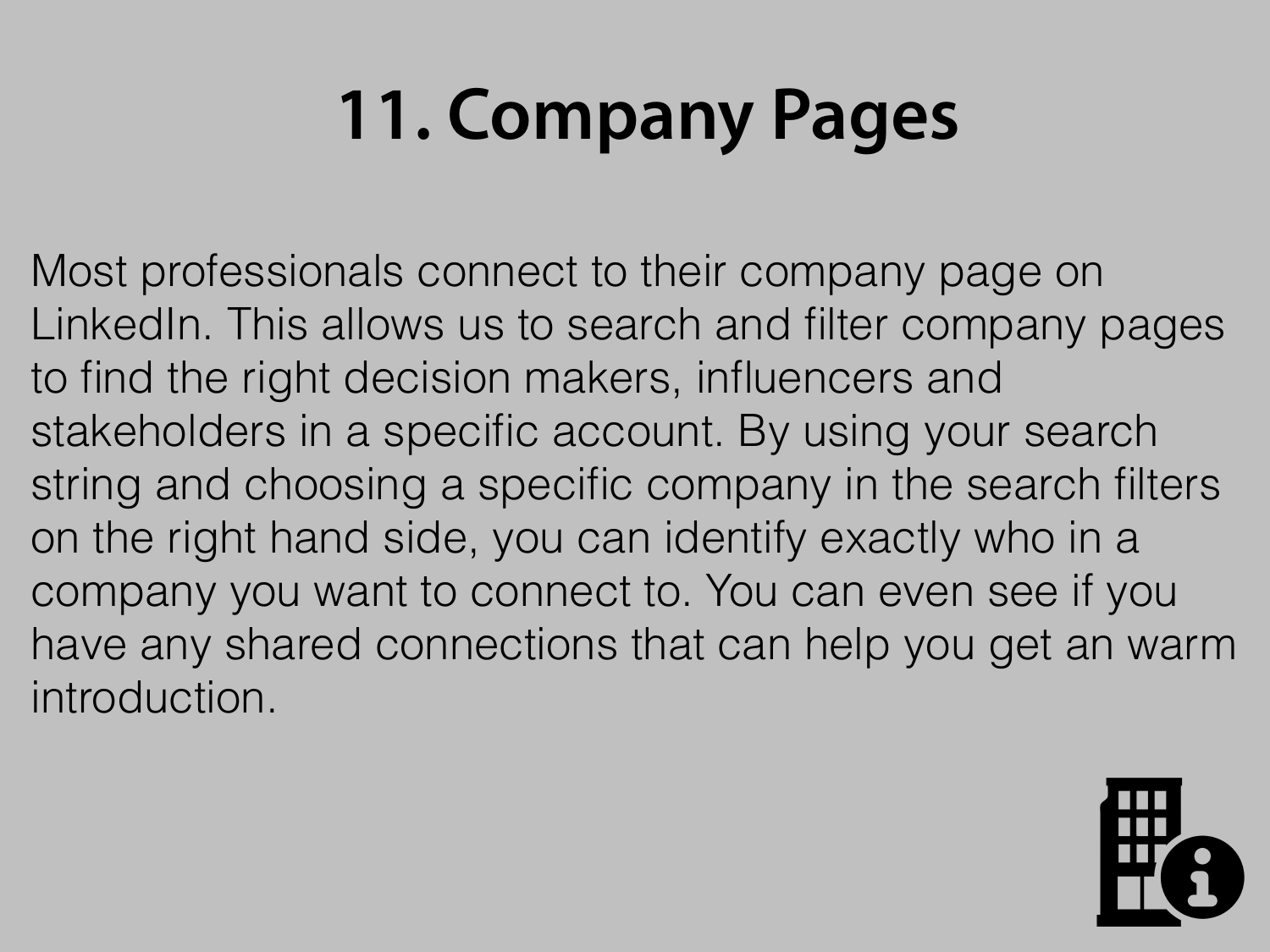# **Want to Learn More?**

Check out: Amazon Best Seller:

#### **The LinkedIn Sales Playbook:**

*A Tactical Guide to Social Selling* 

*[LinkedInBook.info](http://www.linkedinbook.info)*

*100% Included with Your Book Purchase:* 

*The most up to day LinkedIn eLearning Program 11 LinkedIn Webinars*